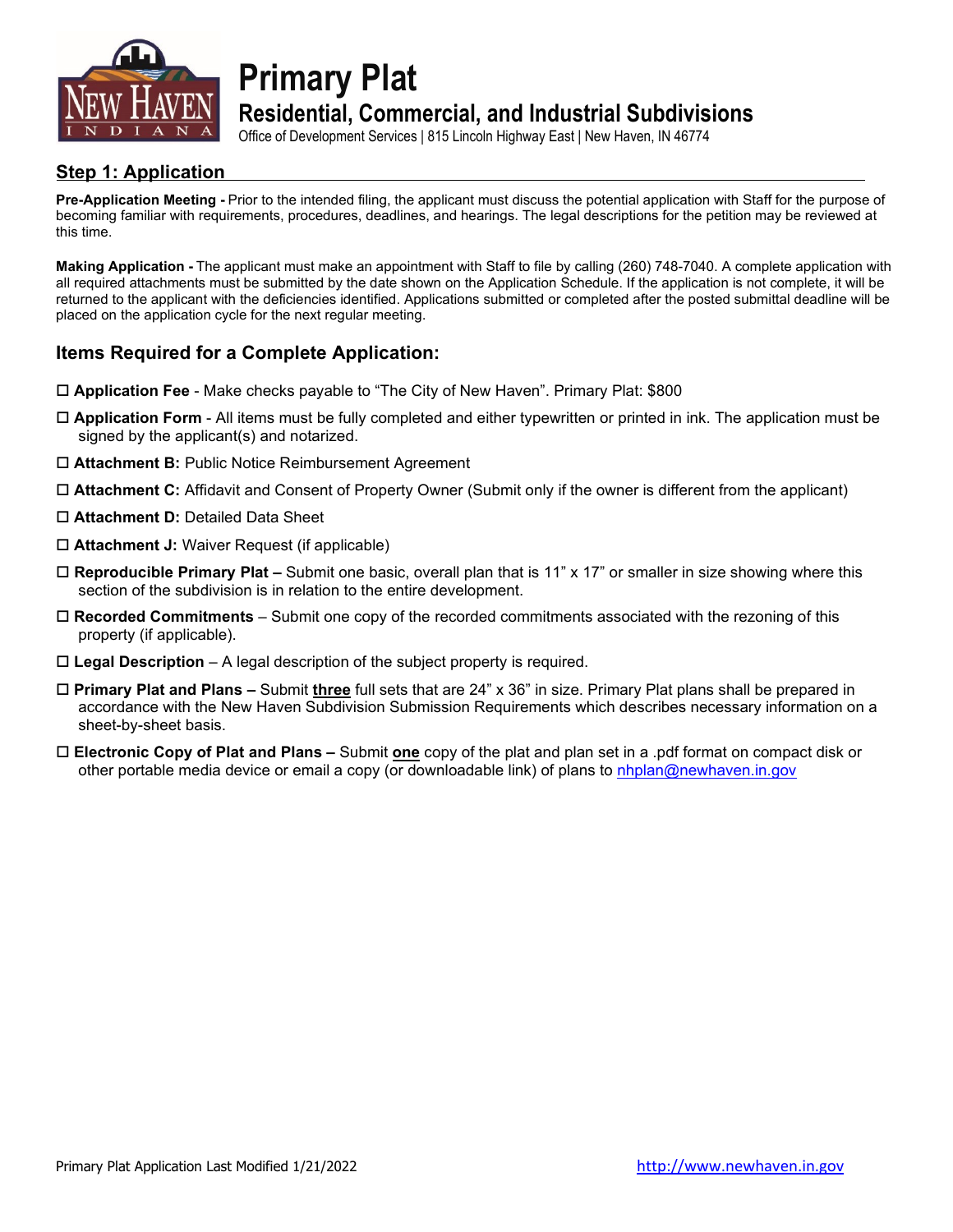### **Step 2: Staff Report, Public Hearing and Application Schedule**

#### *Staff Report*

After an examination of information in the public record and findings from additional research, Staff shall publish a Staff Report that provides an analysis of the petition request. Such report shall be published along with the agenda approximately five days prior to the hearing.

#### *Public Hearing*

The Commission shall follow its adopted Rules of Procedures for the hearing, a copy of which available at the Planning Office. Public Hearings of the Plan Commission are generally held on the second and Tuesday of each month in the Common Council Chambers at the New Haven City Administration Building, 815 Lincoln Highway East, New Haven, Indiana 46774.

When your request comes up on the agenda, you must present your request to the Commission. You may represent yourself or have a consultant or attorney represent you. You may use any evidence that will assist you in the presentation. If the members need additional information, they will ask questions regarding your request.

Upon conclusion of its public hearing, the Commission will vote on your petition. The Commission may include commitments and conditions as part of its decision.

#### *Application Schedule*

The following table on the next page depicts the deadlines for petitions before the Plan Commission. Deviations from the schedule are not permitted without approval from the Commission.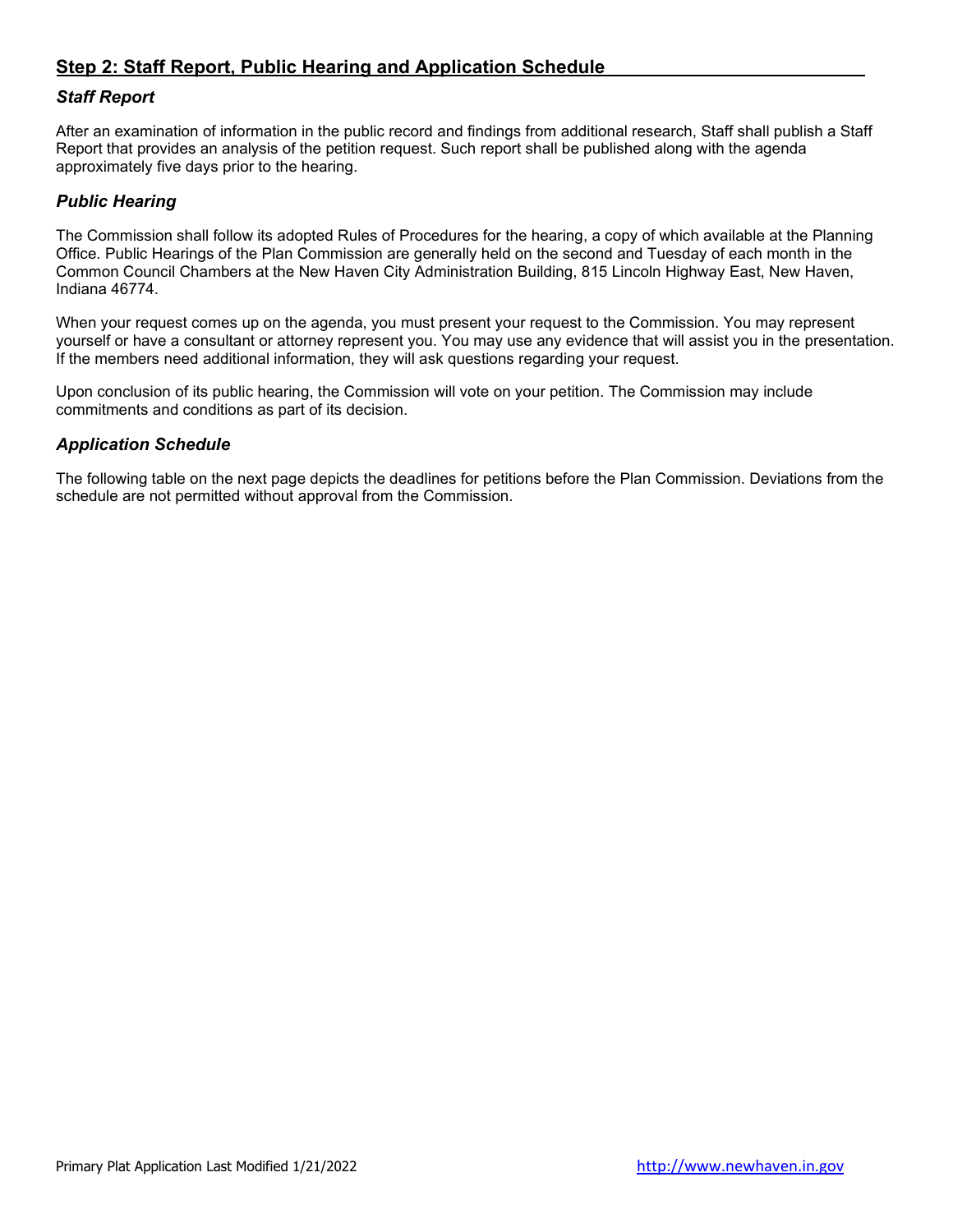## **2022 New Haven Advisory Plan Commission**

**Primary Plats and Development Plans**

6:00pm in the City Council Chambers of the New Haven Administration Building

| <b>Hearing Date</b>       | <b>Application</b><br><b>Submittal</b> | <b>Public Notice</b> | <b>Agendas</b><br><b>Distributed</b> |
|---------------------------|----------------------------------------|----------------------|--------------------------------------|
| January 11th              | 12/14/21                               | 12/28/21             | 1/4/22                               |
| February 8th              | 1/11/22                                | 1/25/22              | 2/1/22                               |
| March 8th                 | 2/8/22                                 | 2/22/22              | 3/1/22                               |
| April 12th                | 3/15/22                                | 3/29/22              | 4/5/22                               |
| May 10th                  | 4/12/22                                | 4/26/22              | 5/3/22                               |
| June 14th<br>5/17/22      |                                        | 5/31/22              | 5/31/22                              |
| July 12th                 | 6/14/22                                | 6/28/22              | 7/5/22                               |
| August 9th                | 7/12/22                                | 7/26/22              | 8/2/22                               |
| September 13th<br>8/16/22 |                                        | 8/30/22              | 9/6/22                               |
| October 11th<br>9/13/22   |                                        | 9/27/22              | 10/4/22                              |
| November 8th              | 10/11/22                               | 10/25/22             | 11/1/22                              |
| December 13th             | 11/15/22                               | 11/29/22             | 12/6/22                              |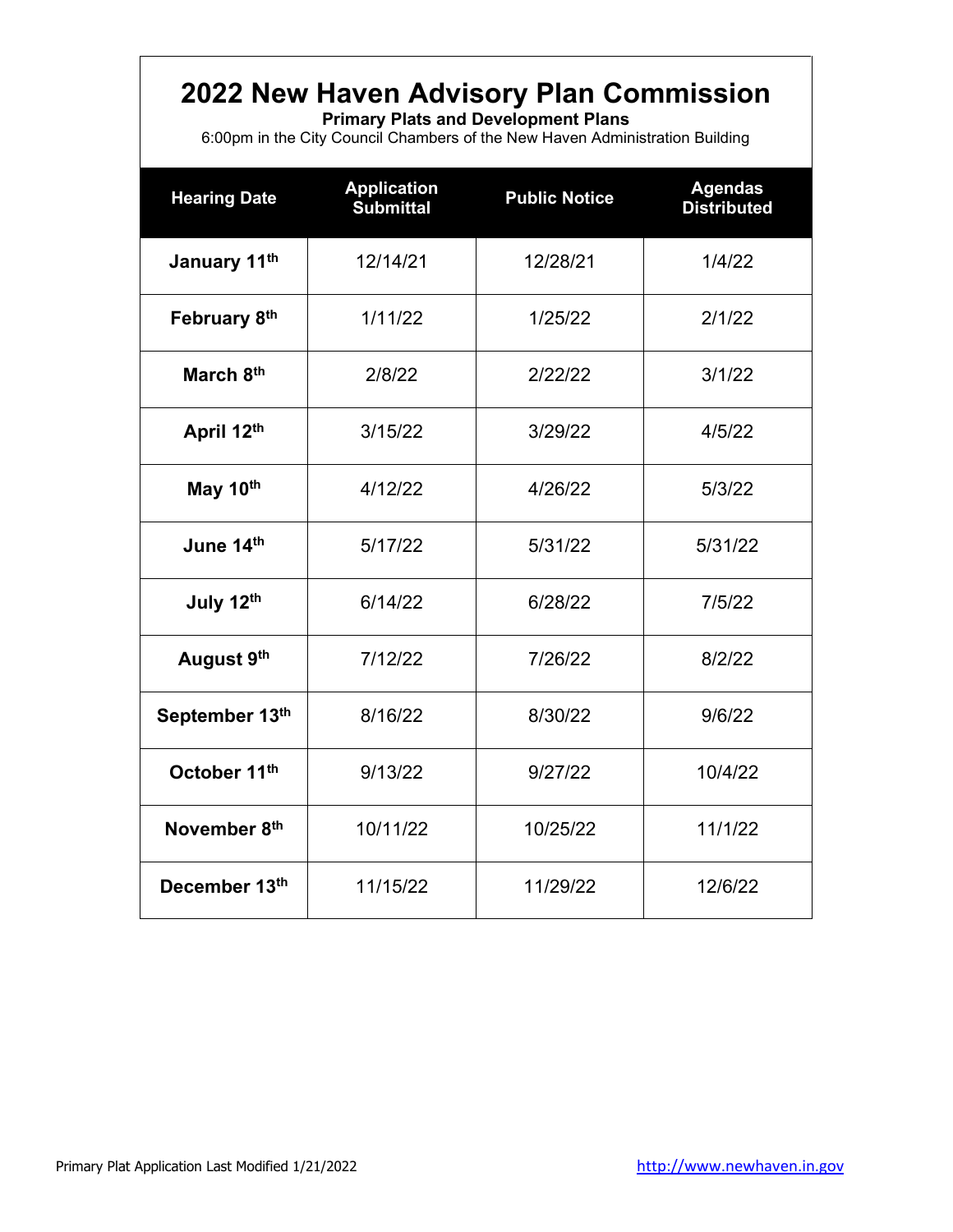## **Step 3: Petition Information (Completed by Staff at the Time of Application)**

The Docket Number for this petition is **The Docket Number** of this petition is for referencing the request and when submitting additional information in the future.

This petition will be discussed at the Projects Meeting on \_\_\_\_\_\_\_\_\_\_\_\_\_\_\_\_\_\_\_\_\_\_\_\_\_\_\_\_\_\_\_\_\_\_. The meeting starts at 10:30 am in the Planning Department meeting room at 815 Lincoln Highway East, 2nd Floor, New Haven, Indiana 46774.

This petition will be heard by the Commission on **The Starts** 2004. The meeting starts at 6:00 pm in the Common Council Chambers of the New Haven Administration Building, 815 Lincoln Highway East, New Haven, Indiana 46774.

The Staff Report and Agenda for this petition will be published on approximately

## *What Happens Next?*

\_\_\_\_\_\_\_\_\_\_\_\_\_\_\_\_\_\_\_\_\_\_\_\_\_\_\_\_\_.

Once the Plan Commission approves the Primary Subdivision and final plans have been received, the applicant may then apply for Secondary Subdivision approval.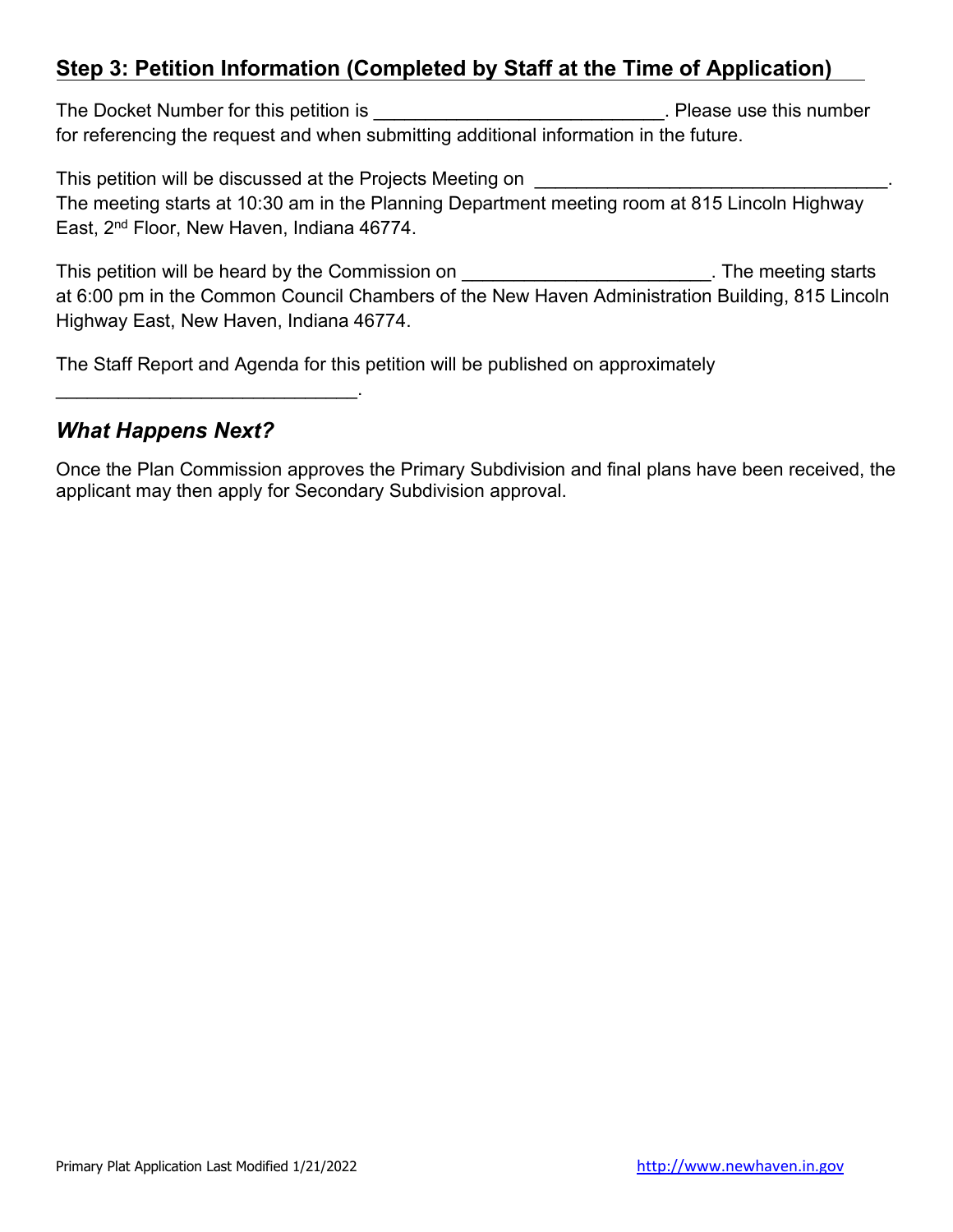

# **Primary Plat**

## **Residential, Commercial, and Industrial Subdivisions**

Department of Planning and Economic Development | 815 Lincoln Highway East | New Haven, IN 46774

|                                                             | <b>Applicant Information</b>                                            |                      | <b>Office Use Only</b>       |                       |
|-------------------------------------------------------------|-------------------------------------------------------------------------|----------------------|------------------------------|-----------------------|
| Name:                                                       |                                                                         | Docket #             |                              |                       |
| Street:                                                     |                                                                         | <b>Filing Date</b>   |                              |                       |
| City:                                                       |                                                                         | Fee                  |                              |                       |
| State:                                                      | Zip:                                                                    | PC Date              |                              |                       |
| Phone:                                                      | Fax:                                                                    | Received By          |                              |                       |
| E-mail:                                                     |                                                                         |                      |                              |                       |
|                                                             | <b>Property Owner Information</b>                                       |                      | <b>Project Information</b>   |                       |
| Name:                                                       |                                                                         |                      | Please Select a Project Type |                       |
| Street:                                                     |                                                                         | $\square$ Commercial | $\Box$ Industrial            | $\square$ Residential |
| City:                                                       |                                                                         | □ Other:             |                              |                       |
| State:                                                      | Zip:                                                                    | Location / Address:  |                              |                       |
| Phone:                                                      | Fax:                                                                    | Parcel Number:       |                              |                       |
| E-mail:                                                     |                                                                         | Existing Zoning:     |                              |                       |
|                                                             | <b>Notarization</b>                                                     | Proposed Zoning:     |                              |                       |
|                                                             |                                                                         | Existing Use:        |                              |                       |
| are true and correct.                                       | The above information and attached exhibits, to my knowledge and belief | Proposed Use:        |                              |                       |
|                                                             |                                                                         | Total Acreage:       |                              |                       |
|                                                             |                                                                         | <b>Total Lots:</b>   |                              |                       |
| Printed Name of Applicant                                   | Signature of Applicant                                                  |                      |                              |                       |
|                                                             |                                                                         |                      |                              |                       |
|                                                             |                                                                         |                      |                              |                       |
| Notary Public's Name (printed)                              | Signature of Notary                                                     |                      |                              |                       |
|                                                             |                                                                         |                      |                              |                       |
|                                                             |                                                                         |                      |                              |                       |
| My Commission Expires                                       | State; County                                                           |                      |                              |                       |
|                                                             |                                                                         |                      |                              |                       |
| Subscribed and sworn to before me this _____________ day of |                                                                         |                      |                              |                       |
|                                                             |                                                                         |                      |                              |                       |
|                                                             |                                                                         |                      |                              |                       |

|                    | <b>Office Use Only</b> |
|--------------------|------------------------|
| Docket #           |                        |
| <b>Filing Date</b> |                        |
| Fee                |                        |
| PC Date            |                        |
| Received By        |                        |

| <b>Project Information</b>                         |                              |  |  |  |  |  |
|----------------------------------------------------|------------------------------|--|--|--|--|--|
|                                                    | Please Select a Project Type |  |  |  |  |  |
| □ Commercial<br>$\Box$ Industrial<br>□ Residential |                              |  |  |  |  |  |
| □ Other:                                           |                              |  |  |  |  |  |
| Location / Address:                                |                              |  |  |  |  |  |
| Parcel Number:                                     |                              |  |  |  |  |  |
| Existing Zoning:                                   |                              |  |  |  |  |  |
| Proposed Zoning:                                   |                              |  |  |  |  |  |
| Existing Use:                                      |                              |  |  |  |  |  |
| Proposed Use:                                      |                              |  |  |  |  |  |
| Total Acreage:                                     |                              |  |  |  |  |  |
| Total Lots:                                        |                              |  |  |  |  |  |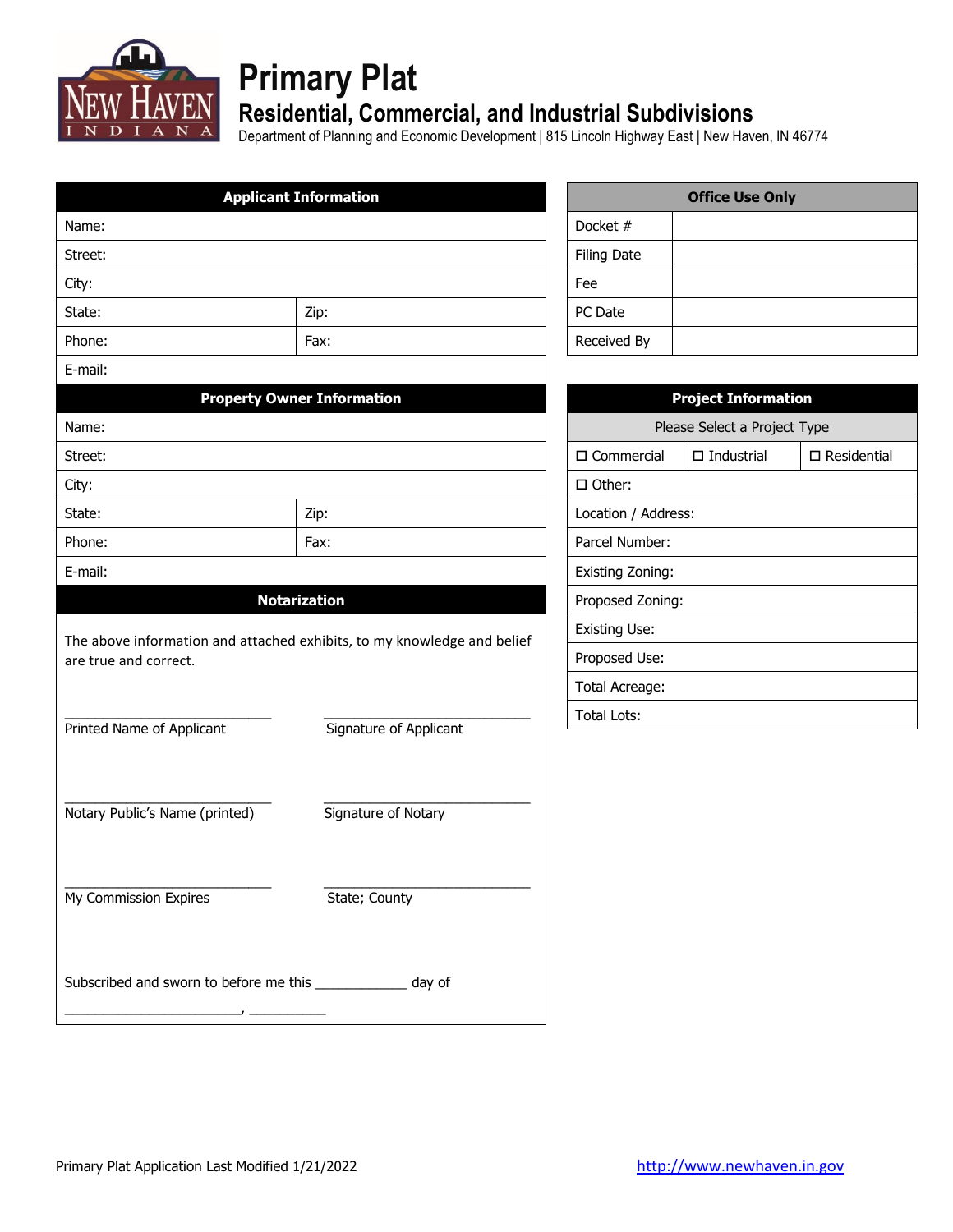

## **Attachment B**

**Public Notice Reimbursement Agreement**

Department of Planning and Economic Development | 815 Lincoln Highway East | New Haven, IN 46774

#### **AGREEMENT BETWEEN APPLICANT AND CITY OF NEW HAVEN FOR REIMBURSEMENT OF COSTS FOR PUBLISHING LEGAL ADS AND PUBLIC HEARING NOTIFICATION FOR SURROUNDING PROPERTY OWNERS**

SUBJECT PROJECT:

DEVELOPER OR OWNER OF THE REAL ESTATE (APPLICANT):

ADDRESS: \_\_\_\_\_\_\_\_\_\_\_\_\_\_\_\_\_\_\_\_\_\_\_\_\_\_\_\_\_\_\_\_\_\_\_\_\_\_\_\_\_\_\_\_\_\_\_\_\_\_\_\_\_\_\_\_\_\_\_\_\_\_\_\_\_\_\_\_\_\_\_\_\_\_\_\_\_\_

WHEREAS, the Applicant desires to rezone a certain parcel of real estate that has been submitted to the New Haven Advisory Plan Commission for approval, which is referred to above as the "SUBJECT PROJECT", and

WHEREAS, the City desires to expedite the process for publishing legal ads and notification of public hearing for surrounding property owners for said subject project; and

WHEREAS, the Applicant agrees to pay all sums necessary for the City's costs of publishing legal ads in the local newspapers and the notification of public hearing for surrounding property owners for the Applicant's project.

NOW, THEREFORE, THE PARTIES AGREE AS FOLLOWS:

- 1. The City shall provide the Applicant with a detailed invoice for the costs of publishing public notice and notification of surrounding property owners; and
- 2. The Applicant agrees to pay, prior to the Plan Commission Meeting in which said project will be heard, the costs of publication of legal ads as invoiced by the local newspaper and notification of surrounding property owners at \$1.25 per notice mailed.
- 3. The Applicant agrees to pay these costs by 4:30 P.M. on the day of the public hearing on said project.
- 4. In the event the Applicant has failed to pay the costs prior to the deadline as outlined above, the petition of said project shall be tabled to the next regularly scheduled Plan Commission meeting.

WHEREFORE, the Applicant has hereunto set his/her/its hand this day of the same set of the set of the set of the set of the set of the set of the set of the set of the set of the set of the set of the set of the set of the

| "APPLICANT" | "CITY OF NEW HAVEN" |
|-------------|---------------------|
| By:         | By:                 |
| Title:      | Title:              |
| Company:    |                     |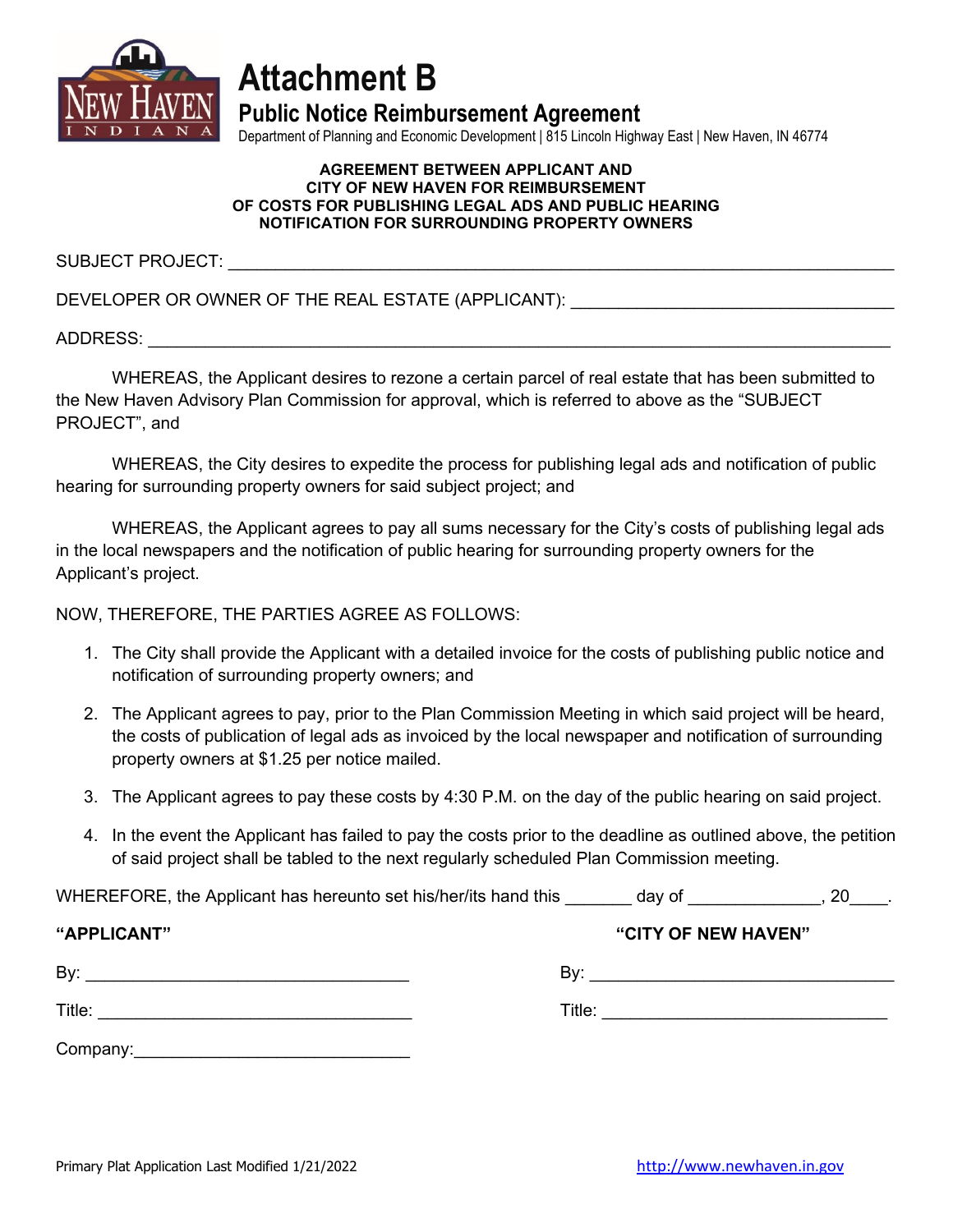

## **Attachment C Affidavit and Consent of Property Owner**

Department of Planning and Economic Development | 815 Lincoln Highway East | New Haven, IN 46774

| Project |  |  |  |
|---------|--|--|--|
|         |  |  |  |
| Docket  |  |  |  |

*Complete and submit if applicant is different from the property owner.*

|                                        | $1$ (we)                                                                                        |                                                                                                        |
|----------------------------------------|-------------------------------------------------------------------------------------------------|--------------------------------------------------------------------------------------------------------|
|                                        | NAME(S)                                                                                         |                                                                                                        |
|                                        | After being first duly sworn, depose and say:                                                   |                                                                                                        |
|                                        |                                                                                                 |                                                                                                        |
|                                        | 2. That I/we have read and examine the Application, and are familiar with its contents.         |                                                                                                        |
|                                        | 3. That I/we have no objection to, and consent to such request as set forth in the application. |                                                                                                        |
|                                        |                                                                                                 | 4. The such request being made by the applicant (incore is) (incore is not) a condition to the sale or |
| lease of the above reference property. |                                                                                                 |                                                                                                        |
|                                        |                                                                                                 |                                                                                                        |
| (AFFIANT)                              |                                                                                                 |                                                                                                        |
| STATE OF INDIANA )                     |                                                                                                 |                                                                                                        |
|                                        | $)$ SS:                                                                                         |                                                                                                        |
|                                        |                                                                                                 |                                                                                                        |
|                                        |                                                                                                 | Subscribed and sworn to before me this ____________ day of ____________________, __________.           |
|                                        |                                                                                                 |                                                                                                        |
|                                        |                                                                                                 |                                                                                                        |
|                                        | , Notary Public                                                                                 |                                                                                                        |
|                                        |                                                                                                 |                                                                                                        |
|                                        |                                                                                                 |                                                                                                        |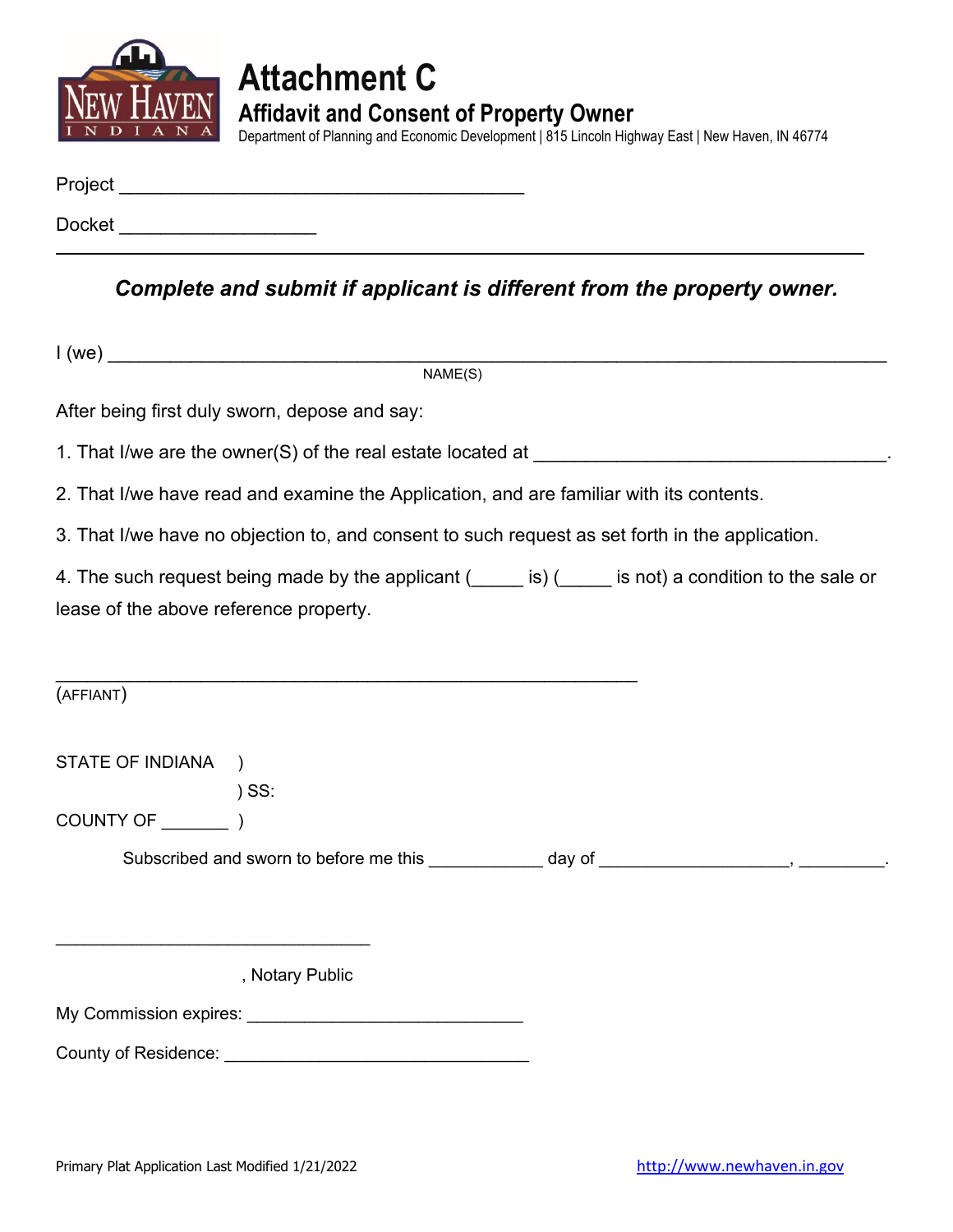



**Detail Data Sheet**

Department of Planning and Economic Development | 815 Lincoln Highway East | New Haven, IN 46774

| Docket ______________________          |                                                                                                                                                                                                                                                        |
|----------------------------------------|--------------------------------------------------------------------------------------------------------------------------------------------------------------------------------------------------------------------------------------------------------|
| 1. Acreage                             | 2. Densities                                                                                                                                                                                                                                           |
| <b>Total Acreage</b>                   | <b>Number of Lots/Units</b>                                                                                                                                                                                                                            |
| Proposed Private Acreage               | Units per Acre<br><u> The Communication of the Communication of the Communication of the Communication of the Communication of the Communication of the Communication of the Communication of the Communication of the Communication of the Commun</u> |
| Proposed Public Acreage                | <b>Estimate Population</b><br><u> 1990 - Johann Barbara, martin a</u><br><u> 1989 - Johann Barbara, martin a</u>                                                                                                                                       |
| 3. Utilities to Serve the Development  |                                                                                                                                                                                                                                                        |
| □ City of New Haven                    | □ City of Fort Wayne                                                                                                                                                                                                                                   |
| □ Indiana-Michigan Power (AEP)         | □ Paulding Putnam Electric Cooperative                                                                                                                                                                                                                 |
| □ NIPSCO                               | □ Verizon                                                                                                                                                                                                                                              |
| $\square$ Frontier                     | □ Comcast                                                                                                                                                                                                                                              |
| □ Private Wells                        | □ Private Septic                                                                                                                                                                                                                                       |
| □ Other ____________________________   |                                                                                                                                                                                                                                                        |
|                                        | 4. List any improvements that are to be owned and maintained privately (and by whom):                                                                                                                                                                  |
| estimates as part of your application? | 5. For which of the following improvements will you be submitting performance bond                                                                                                                                                                     |
| <b>□</b> Streets                       |                                                                                                                                                                                                                                                        |
| □ Signs & Monuments                    |                                                                                                                                                                                                                                                        |
| □ Sanitary Sewers                      |                                                                                                                                                                                                                                                        |
| □ Off-Site Sewers                      |                                                                                                                                                                                                                                                        |

**□** Sidewalks

Other \_\_\_\_\_\_\_\_\_\_\_\_\_\_\_\_\_\_\_\_\_\_\_\_\_\_\_\_\_\_\_\_\_\_\_\_\_\_\_\_\_\_\_\_\_\_\_\_\_\_\_\_\_\_\_\_\_\_\_\_\_\_\_

Other \_\_\_\_\_\_\_\_\_\_\_\_\_\_\_\_\_\_\_\_\_\_\_\_\_\_\_\_\_\_\_\_\_\_\_\_\_\_\_\_\_\_\_\_\_\_\_\_\_\_\_\_\_\_\_\_\_\_\_\_\_\_\_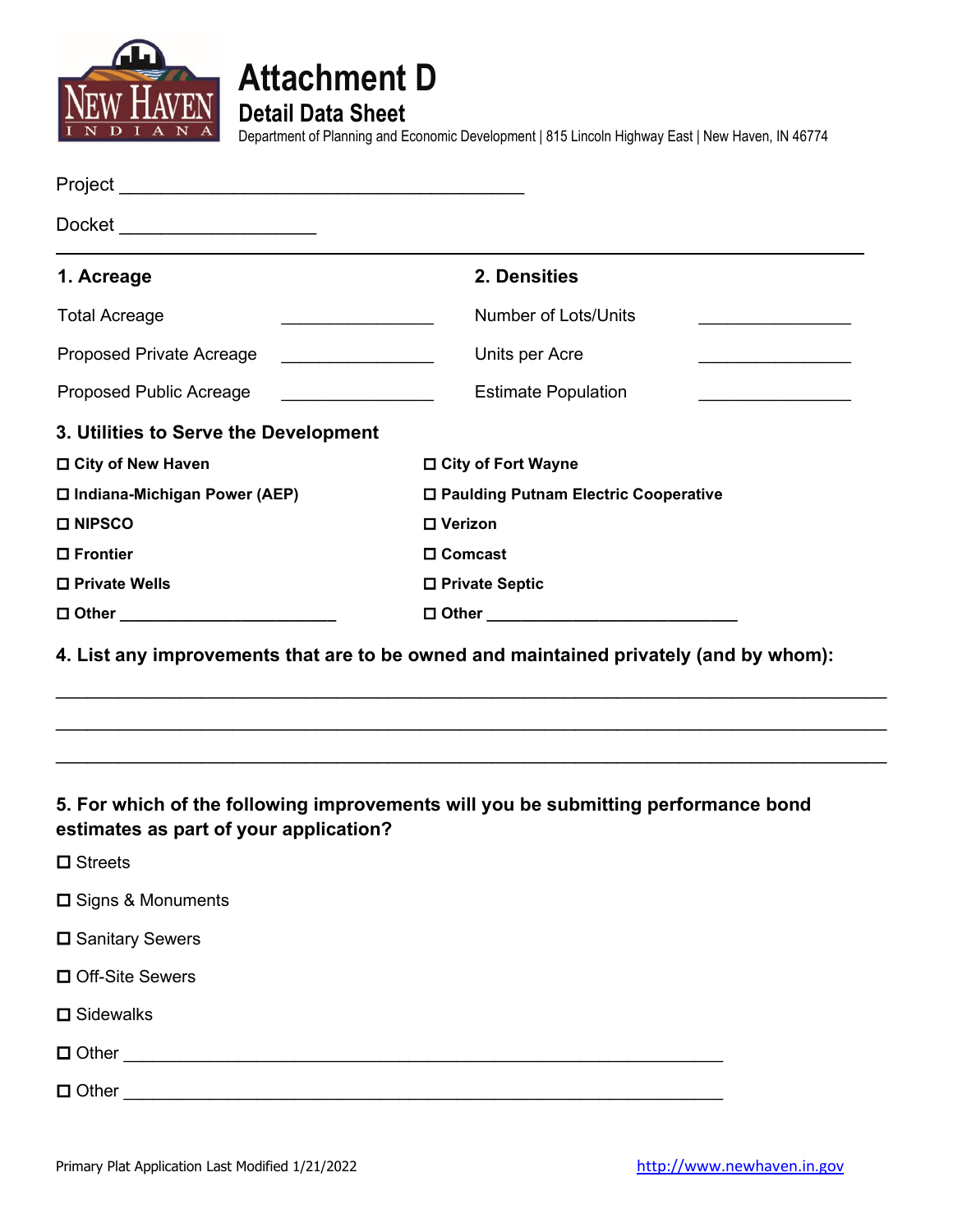

**Attachment J**

**Subdivision Development Standards Waiver Request**

Department of Planning and Economic Development | 815 Lincoln Highway East | New Haven, IN 46774

| Project |  |  |  |
|---------|--|--|--|
| Docket  |  |  |  |

### *Waivers from these Regulations.*

Where the Plan Commission finds that extraordinary hardships or practical difficulties may result from strict compliance with these regulations and/or the purposes and intent of these regulations may be served to a greater extent by an alternative proposal, it may approve waivers to these subdivision, site development, and or parking regulations so that substantial justice may be done and the public interest secured, provided that such waivers shall not have the effect of nullifying the intent and purpose of these regulations. Such waivers may be granted upon written request of the applicant stating the reasons for each waiver and may be waived by a majority vote of the regular membership of the Plan Commission.

The Plan Commission may, in its discretion, authorize and approve waivers from the requirements and standards of these regulations upon finding that the following five criteria have been justified:

- 1. The approval of the waiver request will not be detrimental to the public safety, health, and welfare, or injurious to property within a reasonable proximity to the subject property involved in the waiver request.
- 2. The strict application of the applicable ordinance standard will result in practical difficulties in the development due to the particular physical surroundings, unique constraints, or topographical conditions of the subject property. These conditions will not substantially alter the character of the subject district or neighborhood.
- 3. The practical difficulties were not self-imposed and cannot be overcome by reasonable design alternatives. Financial hardship does not constitute grounds for a waiver.
- 4. The waiver request is necessary and represents a minimal deviation from explicit ordinance standards.

**Attach a separate sheet** that thoroughly itemizes, explains, and justifies how each Waiver Request meets the Waiver Guidelines outlined above.

| 1. Chapter $157 - 2$ |  |
|----------------------|--|
| 2. Chapter $157 - 2$ |  |
| 3. Chapter 157- :    |  |
| 4. Chapter 157-      |  |

I submit that this request is not in conflict with the Plan Commission's guidelines for review of waiver requests outlined above.

Signature of Applicant

\_\_\_\_\_\_\_\_\_\_\_\_\_\_\_\_\_\_\_\_\_\_\_\_\_\_\_\_\_\_\_\_\_\_\_\_\_\_\_\_\_\_\_\_\_